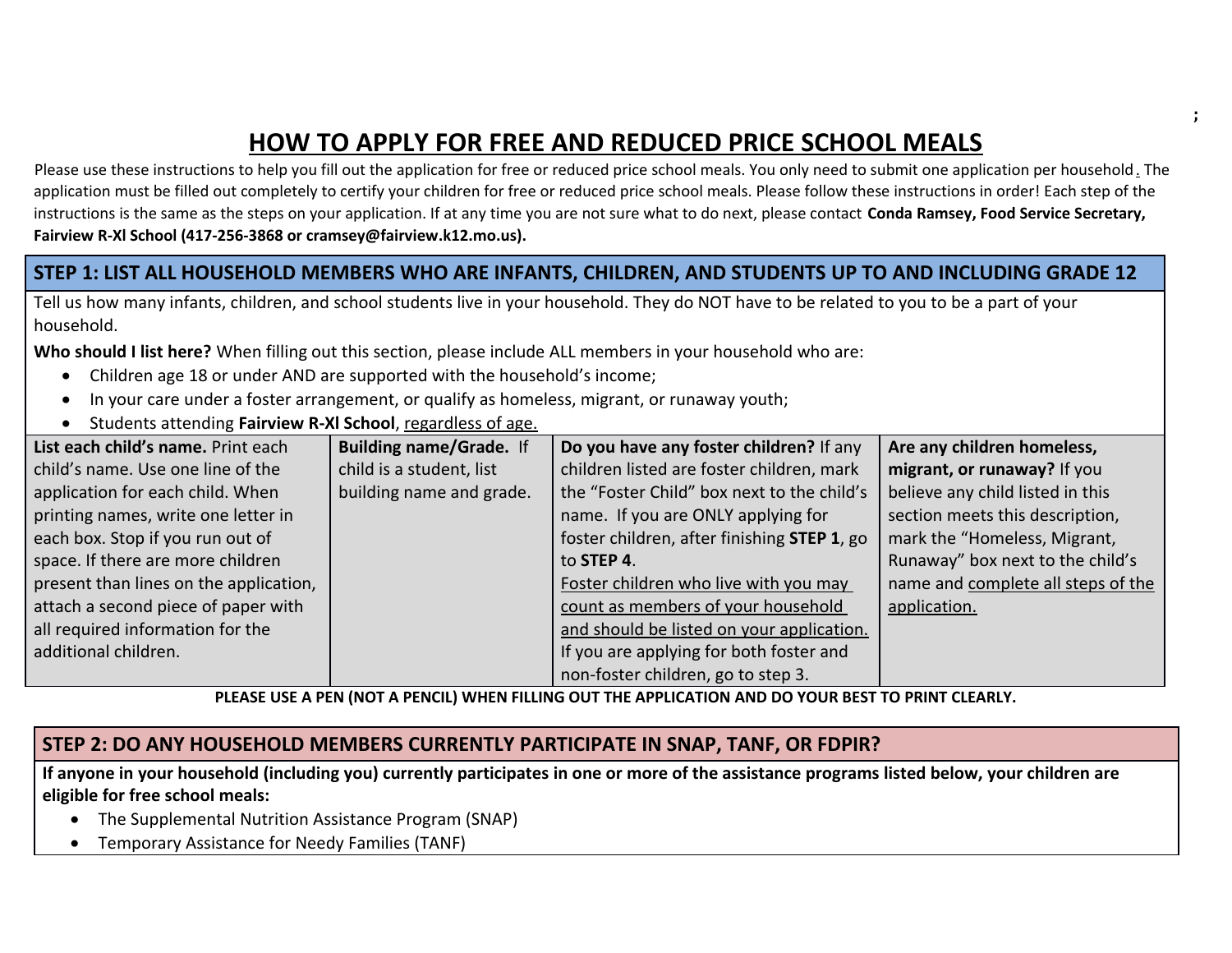| The Food Distribution Program on Indian Reservations (FDPIR).<br>$\bullet$                                                                      |                                                                                                                                                         |  |
|-------------------------------------------------------------------------------------------------------------------------------------------------|---------------------------------------------------------------------------------------------------------------------------------------------------------|--|
| If no one in your household                                                                                                                     | If anyone in your household participates in any of the above listed programs:                                                                           |  |
| participates in any of the above                                                                                                                | Write a case number for SNAP, TANF, or FDPIR. You only need to provide one case number. If you                                                          |  |
| listed programs:                                                                                                                                | participate in one of these programs and do not know your case number, contact: State number 1-855-                                                     |  |
| Leave <b>STEP 2</b> blank and go                                                                                                                | 373-4636 or Howell Co. Family Services (417-256-7121).                                                                                                  |  |
| to STEP 3.                                                                                                                                      | • Go to STEP 4.                                                                                                                                         |  |
| <b>STEP 3: REPORT INCOME FOR ALL HOUSEHOLD MEMBERS</b>                                                                                          |                                                                                                                                                         |  |
| How do I report my income?                                                                                                                      |                                                                                                                                                         |  |
|                                                                                                                                                 | Use the charts titled "Sources of Income for Adults" and "Sources of Income for Children," printed on the back side of the application form to          |  |
| determine if your household                                                                                                                     | has income to report.                                                                                                                                   |  |
|                                                                                                                                                 | Report all amounts in GROSS INCOME ONLY. Report all income in whole dollars. Do not include cents.                                                      |  |
| $\circ$                                                                                                                                         | Gross income is the total income received before taxes                                                                                                  |  |
| $\circ$                                                                                                                                         | Many people think of income as the amount they "take home" and not the total, "gross" amount. Make sure that the income you                             |  |
| report on this application has NOT been                                                                                                         |                                                                                                                                                         |  |
|                                                                                                                                                 | reduced to pay for taxes, insurance premiums, or any other amounts taken from your pay.                                                                 |  |
|                                                                                                                                                 | (Information                                                                                                                                            |  |
| follows on the reverse side.)                                                                                                                   |                                                                                                                                                         |  |
|                                                                                                                                                 |                                                                                                                                                         |  |
|                                                                                                                                                 | Write a "0" in any fields where there is no income to report. Any income fields left empty or blank will also be counted as a zero. If you write '0' or |  |
|                                                                                                                                                 | leave any fields blank, you are certifying (promising) that there is no income to report. If local officials suspect that your household income was     |  |
| reported incorrectly, your application will be investigated.                                                                                    |                                                                                                                                                         |  |
|                                                                                                                                                 | • Mark how often each type of income is received using the check boxes to the right of each field.                                                      |  |
| 3.A. REPORT INCOME EARNED BY CHILDREN                                                                                                           |                                                                                                                                                         |  |
|                                                                                                                                                 | A) Report all income earned or received by children. Report the combined gross income for ALL children listed in STEP 1 in your household in the        |  |
| box marked "Child Income." Only count foster children's income if you are applying for them together with the rest of your household.           |                                                                                                                                                         |  |
|                                                                                                                                                 |                                                                                                                                                         |  |
| What is Child Income? Child income is money received from outside your household that is paid DIRECTLY to your children. Many households do not |                                                                                                                                                         |  |
| have any child income.                                                                                                                          |                                                                                                                                                         |  |
| <b>3.B REPORT INCOME EARNED BY ADULTS</b>                                                                                                       |                                                                                                                                                         |  |
| Who should I list here?                                                                                                                         |                                                                                                                                                         |  |
| When filling out this section, please include ALL adult members in your household who are living with you and share income and expenses,        |                                                                                                                                                         |  |
| even if they are not related and<br>even if they do not receive income of their own.                                                            |                                                                                                                                                         |  |
| Do NOT include:                                                                                                                                 |                                                                                                                                                         |  |
|                                                                                                                                                 |                                                                                                                                                         |  |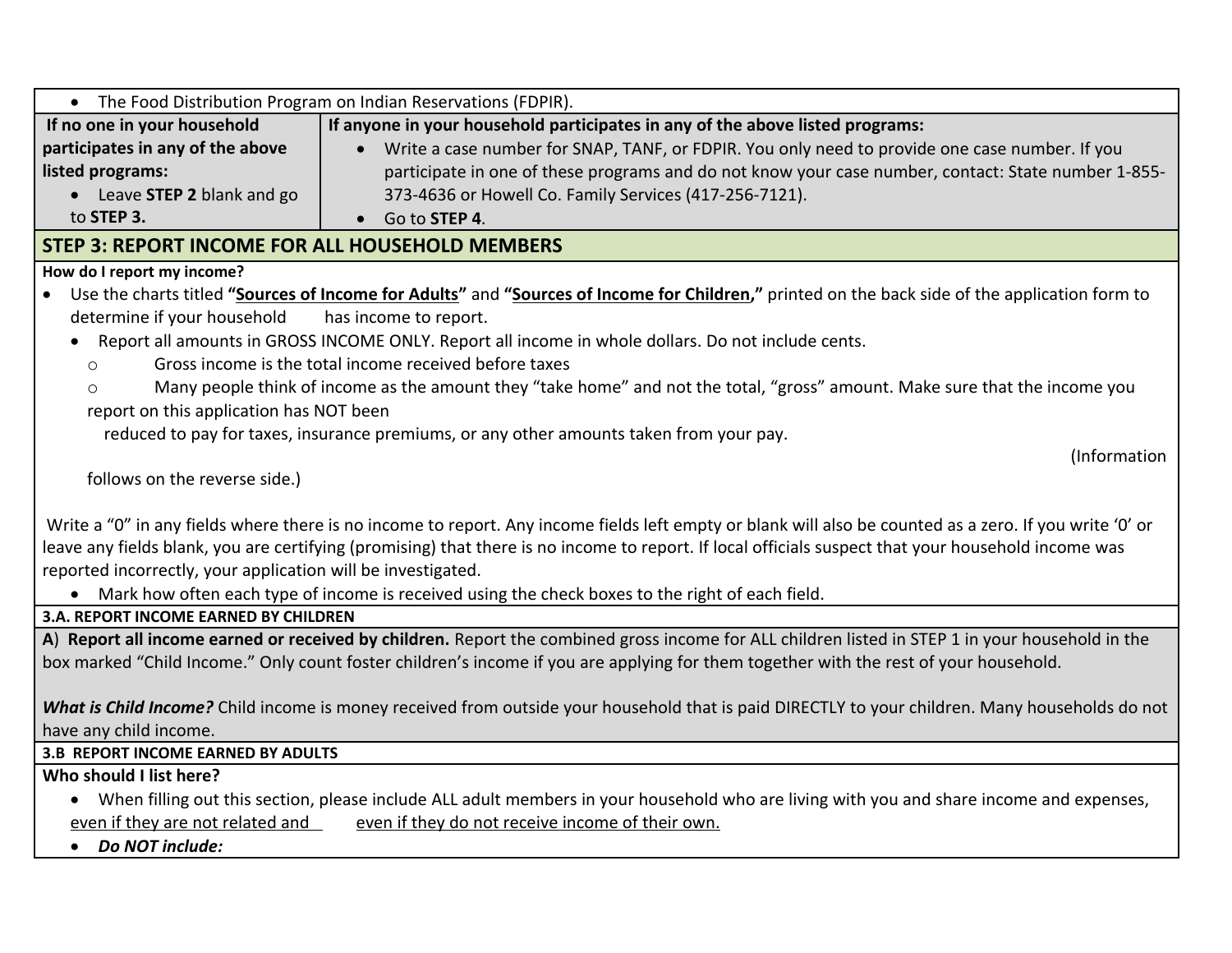| People who live with you but are not supported by your household's income AND do not contribute income to your household.<br>$\circ$         |                                                                                                                   |                        |                                                         |  |
|----------------------------------------------------------------------------------------------------------------------------------------------|-------------------------------------------------------------------------------------------------------------------|------------------------|---------------------------------------------------------|--|
| Infants, Children and students already listed in STEP 1.<br>$\circ$                                                                          |                                                                                                                   |                        |                                                         |  |
| List adult household members'                                                                                                                | Report earnings from work. Report all total gross                                                                 |                        | Report income from public assistance/child              |  |
| names. Print the name of each                                                                                                                | income from work in the "Earnings from Work" field on                                                             |                        | support/alimony. Report all income that applies in      |  |
| household member in the boxes                                                                                                                | the application. This is usually the money received from                                                          |                        | the "Public Assistance/Child Support/Alimony" field     |  |
| marked "Names of Adult"                                                                                                                      | working at jobs. If you are a self-employed business or                                                           |                        | on the application. Do not report the cash value of     |  |
| Household Members (First and                                                                                                                 | farm owner, you will report your net income.                                                                      |                        | any public assistance benefits NOT listed on the        |  |
| Last)." Do not list any household                                                                                                            |                                                                                                                   |                        | chart. If income is received from child support or      |  |
| members you listed in <b>STEP 1</b> . If a                                                                                                   | What if I am self-employed? Report income from that                                                               |                        | alimony, only report court-ordered payments.            |  |
| child listed in STEP 1 has income,                                                                                                           | work as a net amount. This is calculated by subtracting<br>the total operating expenses of your business from its |                        | Informal but regular payments should be reported        |  |
| follow the instructions in STEP 3,                                                                                                           | gross receipts or revenue.                                                                                        |                        | as "other" income in the next part.                     |  |
| part A.                                                                                                                                      |                                                                                                                   |                        |                                                         |  |
| <b>Report income from</b>                                                                                                                    | Report total household size. Enter the total number of                                                            |                        | Provide the last four digits of your Social Security    |  |
| pensions/retirement/all other                                                                                                                | household members in the field "Total Household                                                                   |                        | Number. An adult household member must enter            |  |
| income. Report all income that                                                                                                               | Members (Children and Adults)." This number MUST be                                                               |                        | the last four digits of their Social Security Number in |  |
| applies in the                                                                                                                               | equal to the number of household members listed in                                                                |                        | the space provided. You are eligible to apply for       |  |
| "Pensions/Retirement/ All Other                                                                                                              | STEP 1 and STEP 3. If there are any members of your                                                               |                        | benefits even if you do not have a Social Security      |  |
| Income" field on the application.                                                                                                            | household that you have not listed on the application,                                                            |                        | Number. If no adult household members have a            |  |
|                                                                                                                                              | go back and add them. It is very important to list all                                                            |                        | Social Security Number, leave this space blank and      |  |
|                                                                                                                                              | household members, as the size of your household                                                                  |                        | mark the box to the right labeled "Check if no SSN."    |  |
|                                                                                                                                              | affects your eligibility for free and reduced price meals.                                                        |                        |                                                         |  |
| <b>STEP 4: CONTACT INFORMATION AND ADULT SIGNATURE</b>                                                                                       |                                                                                                                   |                        |                                                         |  |
| All applications must be signed by an adult member of the household. By signing the application, that household member is promising that all |                                                                                                                   |                        |                                                         |  |
| information has been truthfully and completely reported. Before completing this section, please also make sure you have read the privacy and |                                                                                                                   |                        |                                                         |  |
| civil rights statements on the back of the application.                                                                                      |                                                                                                                   |                        |                                                         |  |
| Provide your contact information.                                                                                                            | Print and sign your name and write                                                                                | <b>Mail Completed</b>  | Share children's racial and ethnic identities           |  |
| Write your current address in the                                                                                                            | today's date. Print the name of the                                                                               | Form to:               | (optional). On the back of the application, we ask      |  |
| fields provided if this information is                                                                                                       | adult signing the application and                                                                                 | <b>Fairview R-XI</b>   | you to share information about your children's race     |  |
| available. If you have no                                                                                                                    | that person signs in the box                                                                                      | <b>School</b>          | and ethnicity. This field is optional and does not      |  |
| permanent address, this does not                                                                                                             | "Signature of adult."                                                                                             | 4036 St Rt K           | affect your children's eligibility for free or reduced  |  |
| make your children ineligible for                                                                                                            |                                                                                                                   | <b>West Plains, MO</b> | price school meals.                                     |  |

 **65775**

free or reduced price school meals. Sharing a phone number, email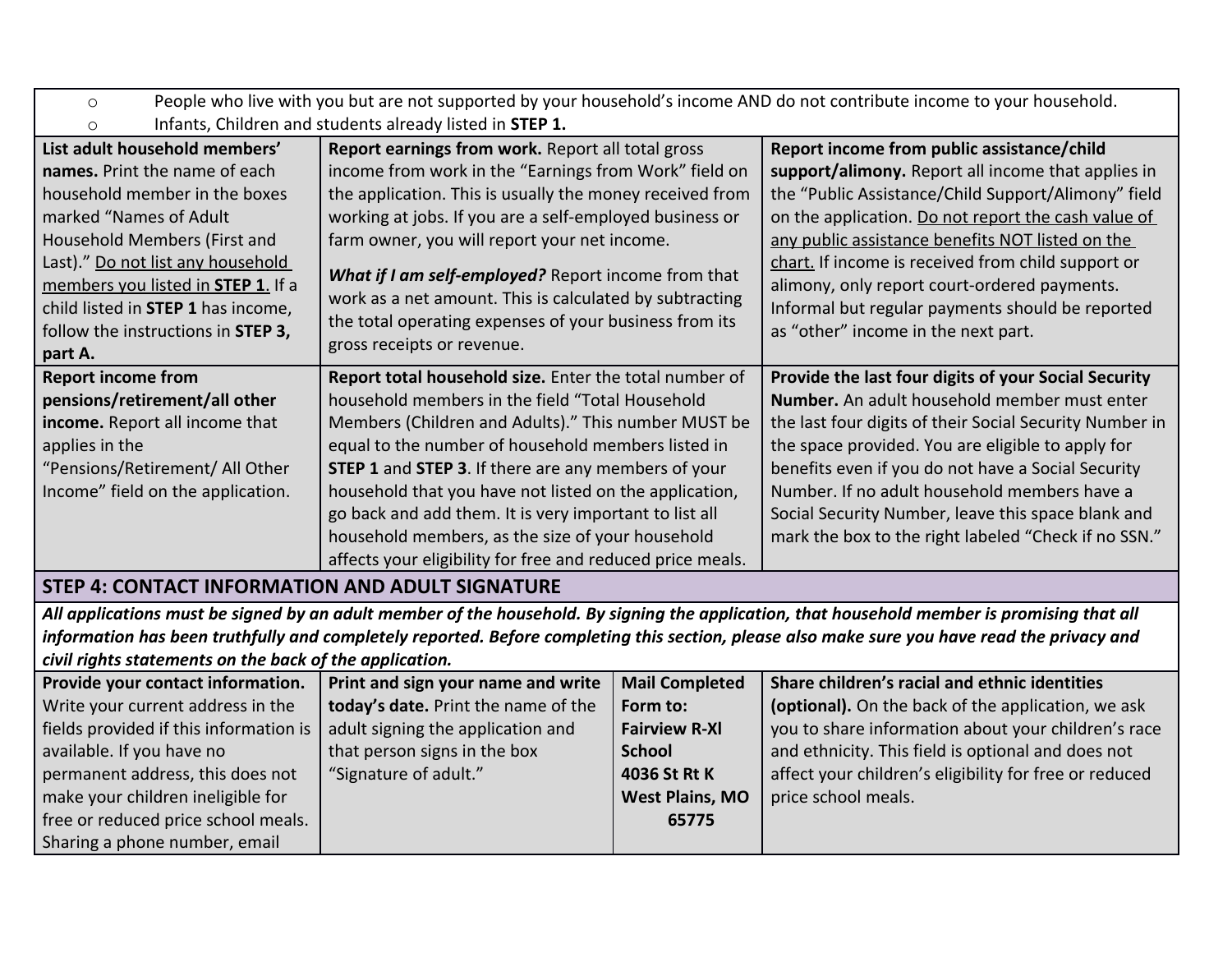| address, or both is optional, but |  |  |
|-----------------------------------|--|--|
| helps us reach you quickly if we  |  |  |
| need to contact you.              |  |  |
|                                   |  |  |
|                                   |  |  |

## **DO NOT FILL OUT THIS SECTION. THIS IS FOR SCHOOL USE ONLY.**

**ANNUAL INCOME CONVERSION: WEEKLY X 52, EVERY 2 WEEKS X 26, TWICE A MONTH X 24, MONTHLY X 12 (USE ONLY IF MULTIPLE FREQUENCY)**

 Food Stamps/Temporary Assistance Household size:\_\_\_\_\_\_\_\_\_\_\_\_\_\_\_\_\_Total income:\_\_\_\_\_\_\_\_\_\_\_\_\_\_\_\_\_\_\_\_\_\_\_\_\_\_\_\_\_\_\_\_\_\_\_\_ Per: Week Every 2 Weeks Twice a Month Month Year Eligibility: Free Reduced Denied Reason:\_\_\_\_\_\_\_\_\_\_\_\_\_\_\_\_\_\_\_\_\_\_\_\_\_\_\_\_\_\_\_\_\_\_\_\_\_\_\_\_\_\_\_\_\_\_\_\_\_\_\_\_\_\_\_\_\_\_\_\_\_\_\_\_\_\_\_\_\_\_\_\_\_\_\_\_\_\_\_\_\_Date withdrawn:\_\_\_\_\_\_\_\_\_\_\_\_\_\_\_\_\_\_\_\_\_\_\_\_\_\_\_\_\_\_\_\_\_

Determining Official's Signature:

Confirming Official's Signature (For verification purposes only): Date: Deseted and the confirming Official's Signature (For verification purposes only):